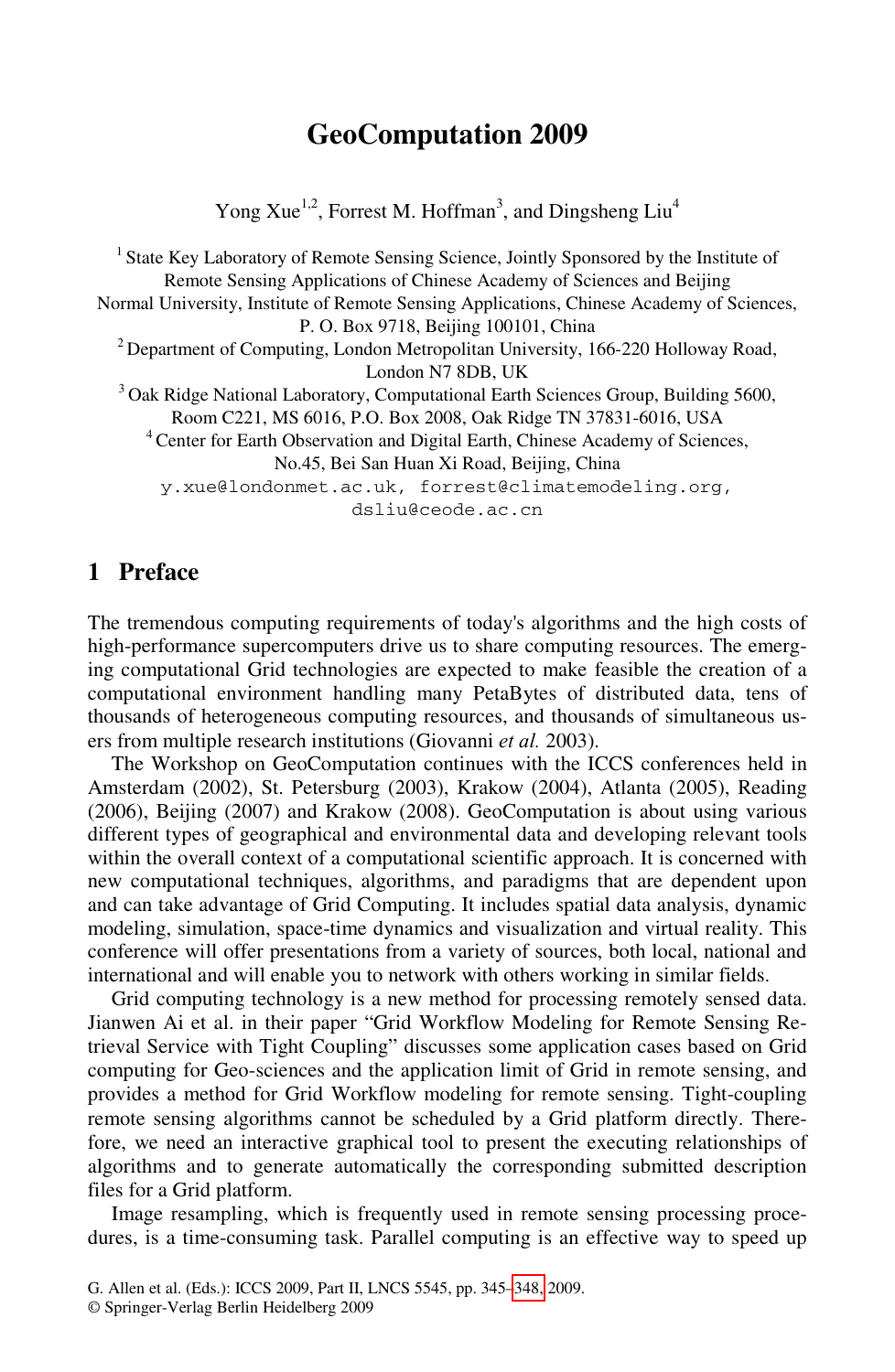this processing; however, recent parallel image resampling algorithms with massive time-consuming global processes like I/O, always lead to low efficiency and non-linear speedup ratios, especially when the number of computing nodes increases beyond a certain extent. And what's more, the various geo-referencing related to different processing applications cause a real problem for code reuse. To solve these problems, PIRA-PIO (Parallel Image Resampling Algorithm with Parallel I/O) algorithm, an asynchronous parallelized image resampling algorithm with parallel I/O, is proposed in the paper by Ma *et al.* "An Asynchronous Parallelized and Scalable Image Resampling Algorithm with Parallel I/O". Parallel I/O on parallel file systems and asynchronous parallelization using I/O hidden policy to sufficiently overlap the computing time with I/O time is used in PIRA-PIO for performance enhancement. In addition, the design of reusable code like design pattern will be used for improving flexibility in different remote sensing image processing applications. Through experimental and comparative analysis, its outstanding parallel efficiency and perfect linear speedup is shown in this paper.

Jingshan Li *et al*. in their paper "Design and Implementation of a Scalable General High Performance Remote Sensing Satellite Ground Processing System on Performance and Function" discuss design and implementation of a scalable high performance remote sensing satellite ground processing system using a variety of advanced hardware and software application technology for performance and function. These advanced technologies include the network, parallel file system, parallel programming, job scheduling, workflow management, design patterns, etc., which make the performance and function of remote sensing satellite ground processing systems scalable enough to fully meet the high performance processing requirements of multi-satellite, multi-tasking, massive remote sensing satellite data. The "Beijing-1" satellite remote sensing ground processing system is introduced as an instance.

Remote sensing data plays a key role in understanding complex geographic phenomena. Clustering is a useful tool in discovering interesting patterns and structures within multivariate geospatial data. One of the key issues in clustering is the specification of an appropriate number of clusters, which is not obvious in many practical situations. In this paper "Incremental Clustering Algorithm for Earth Science Data Mining" Ranga Raju Vatsavai provided an extension of a G-means algorithm which automatically learns the number of clusters present in the data and avoids over estimation of the number of clusters. Experimental evaluation on simulated and remotely sensed image data shows the effectiveness of their algorithm.

The booming of Earth observation provides decision-makers with more available geospatial data as well as more puzzles about how to understand, evaluate, search, process, and utilize those overwhelming resources. The paper from Wang *et al.* "Overcoming Geoinformatic Knowledge Fence: An exploratory of intelligent geospatial data preparation within spatial analysis" introduce a concept termed geoinformatic knowledge fence (GeoKF) to discuss the knowledge-aspect of such puzzles and an approach to overcoming them. Based on analysis of the gap between common geography sense and geoinformatic professional knowledge, the approach comprises analysis of space modeling and spatial reasoning to match decision models to the online geospatial data sources they need. Such approaches enable automatic and intelligent searching of suitable geospatial data resources and calculating their suitability to a given spatial decision and analysis. An experiment with geo-services, geo-ontology and rule-based reasoning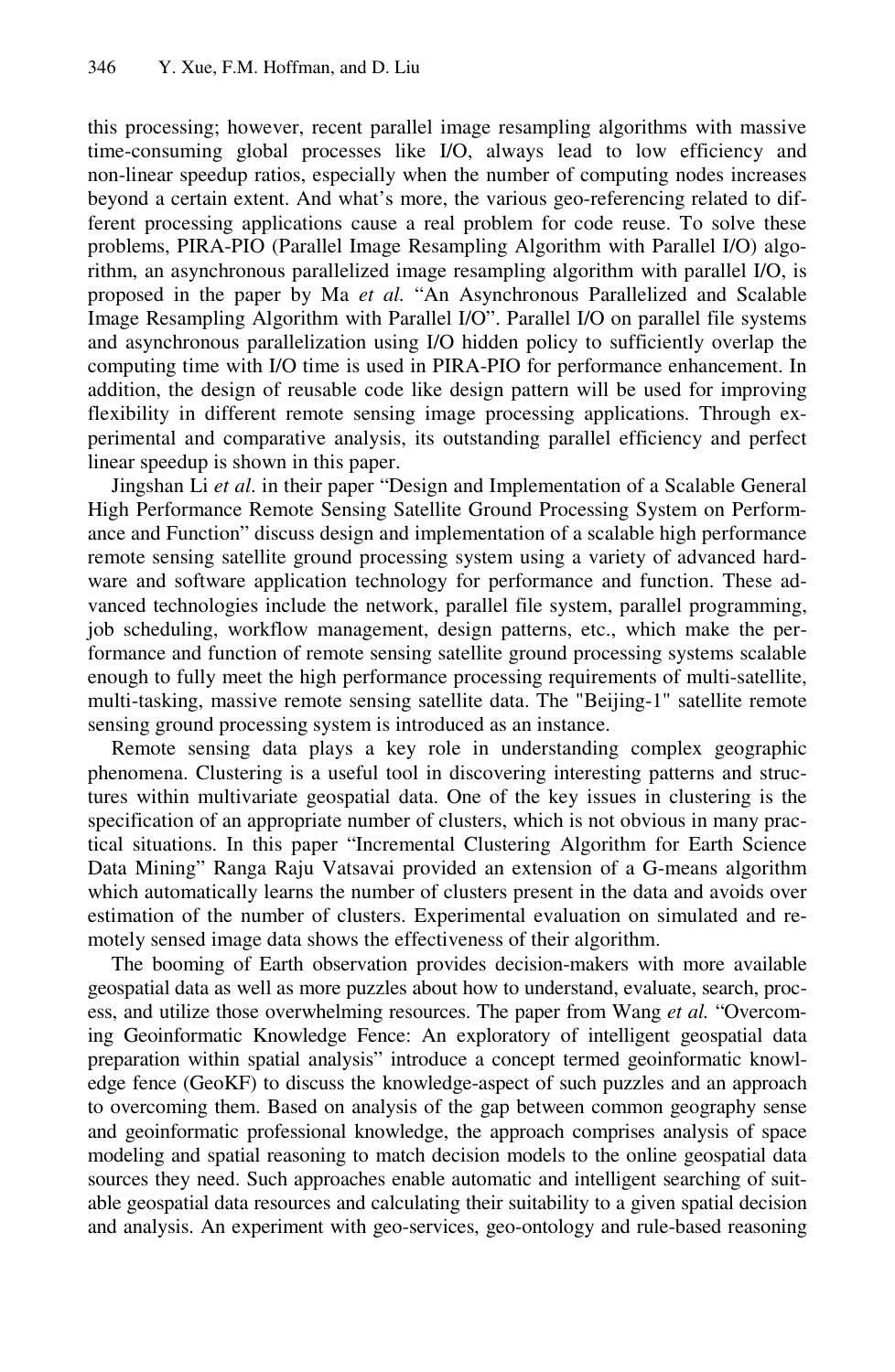(Jess) is developed to illustrate the feasibility of the approach in scenarios of data preparation within decisions of bird flu control.

Service Oriented Architecture is not widely used in GIS. Although there are a few organizations that have launched Service Oriented GIS applications, it is not possible for all interested parties to utilize those services. Because those are proprietary organizations, users have to pay large amounts of money for those services. Sometimes they do not always provide the desired services to the users either. Therefore users have to move to another application. It is really a waste of money and time. The paper "Service Oriented Customizable Framework to Manipulate GIS Data" from Ranasinghe and Karunaratne aims to provide a solution by designing a service oriented customizable framework to manipulate GIS data.

Spatial relations play an important role in computer vision, scene analysis, geographic information systems (GIS) and content-based image retrieval. Fuzzy Allen relations are used to define the fuzzy topological relations between different objects and to detect object positions in images. In the paper "Spatial Relations Analysis by Using Fuzzy Operators" from Salamat and Zahzah, fuzzy aggregation operators are used for information integration along with polygonal approximation of objects. This new approach offers low temporal and computational complexity for the extraction of topological and directional relations.

A wide variety of data mining techniques are being applied to the growing body of Earth Science data. From small scale measurement data to global climate simulation output, very large or long time series databases of environmental and climate data are proving difficult to analyze and interpret. Data mining techniques--like cluster analysis, principle components analysis (PCA), classification and regression tree (CART) analysis, and neural networks--are being applied to problems of feature extraction, model-data comparison, and validation/verification. However, the size and complexity of Earth Science data are stretching the limits of commercial statistical packages and many freely available analysis tools, which were not designed to scale up to terabyte- and petabyte-sized datasets. Scalable statistical tools are needed to run on very large parallel supercomputers in order to analyze data of this size. The following papers address these issues by demonstrating how data mining techniques can be applied in the Earth Sciences and by describing innovative computer science techniques and methods that can support analysis and discovery in Earth Sciences.

Increasingly large datasets acquired by NASA for global climate studies demand larger computation memory and higher CPU speed to extract useful and revealing information. While boosting the CPU frequency is getting harder, clustering multiple lower performance computers thus becomes increasingly popular. This prompts a trend of parallelizing the existing algorithms and methods by mathematicians and computer scientists. In the paper "A Parallel Nonnegative Tensor Factorization Algorithm for Mining Global Climate Data", Zhang *et al.* take on the task of parallelizing the Nonnegative Tensor Factorization (NTF) method, with the purpose of distributing large datasets across cluster nodes, thus reducing the demand on a single node, blocking and localizing the computation at the maximal degree, and finally minimizing the memory use for storing matrices or tensors by exploiting their structural relationships. Numerical experiments were performed on a NASA global sea surface temperature dataset and resulting factors are analyzed and discussed.

The ultimate goal of data visualization is to clearly portray features relevant to the problem being studied. This goal can be realized only if users can effectively